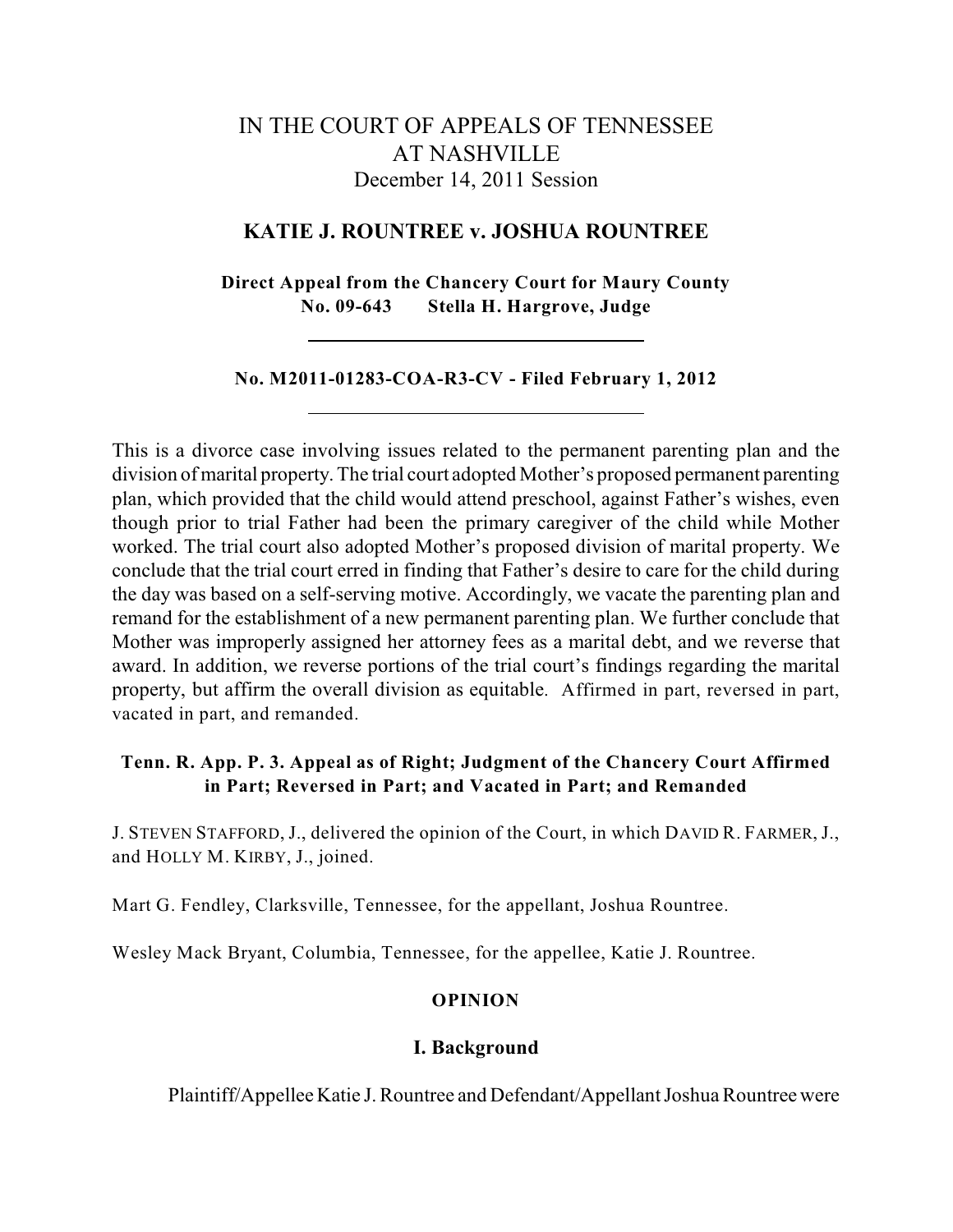married on June 26, 2001. Mr. Rountree was injured in an accident prior to the parties' marriage and is confined to a wheelchair. Because of the pain associated with his injuries, Mr. Rountree was prescribed narcotics, including Oxycodone, and later, Methadone.

The parties' only child, a daughter, was born on June 16, 2008, while the parties were living in Texas. After the birth of the child, Ms. Rountree stayed home with the child for eight weeks and then returned to work as a paralegal. Prior to the birth of the child, Mr. Rountree worked as a legal assistant in his brother's law office; however his brother closed the office to seek a new profession and Mr. Rountree did not seek further employment. Instead, the parties agreed that Mr. Rountree would serve as the primary caregiver of the child in order to allow Ms. Rountree to work.

At some point, Ms. Rountree informed Mr. Rountree that she wanted to return to Tennessee, where both her parents and Mr. Rountree's parents resided. Mr. Rountree agreed and the parties attempted to sell their home. In April of 2009, while the home was still on the market in Texas, Ms. Rountree moved back to Tennessee with the child to pursue a career opportunity. Mr. Rountree stayed behind in Texas for the purpose of selling the parties' home. While in Tennessee, Ms. Rountree and the child lived with Ms. Rountree's parents, who cared for the child during the day after Ms. Rountree took a full time job with a law office. Although the home in Texas sold in July of 2009, Mr. Rountree remained in Texas until September because he did not want to stay in Ms. Rountree's parents' home, which was not wheelchair accessible.

After Mr. Rountree moved to Tennessee, the parties moved into their own apartment. Per the parties' previous arrangement, Mr. Rountree returned to taking primary responsibility for the child during the day while Ms. Rountree worked. After Ms. Rountree came home from work, she would care for the child until bedtime, and Mr. Rountree would care for the child throughout the night.

This arrangement worked for approximately one month; however, on October 20, 2009, an incident occurred that caused Ms. Rountree to question Mr. Rountree's ability to care for the child. This incident occurred after a weekend where Mr. Rountree returned to Texas to refill his Methadone prescription. According to Ms. Rountree, Mr. Rountree became panicked because no local physicians would provide hima Methadone prescription. In order to obtain Methadone, Mr. Rountree traveled back to Texas on a weekend when Ms. Rountree was scheduled to undergo a cancer screening. The cancer screening made Ms. Routnree ill and rendered her unable to care for herself for a number of days.<sup>1</sup> Following Mr.

 $M$ s. Rountree is a survivor of thyroid cancer. In order to determine if the cancer has returned, Ms. (continued...)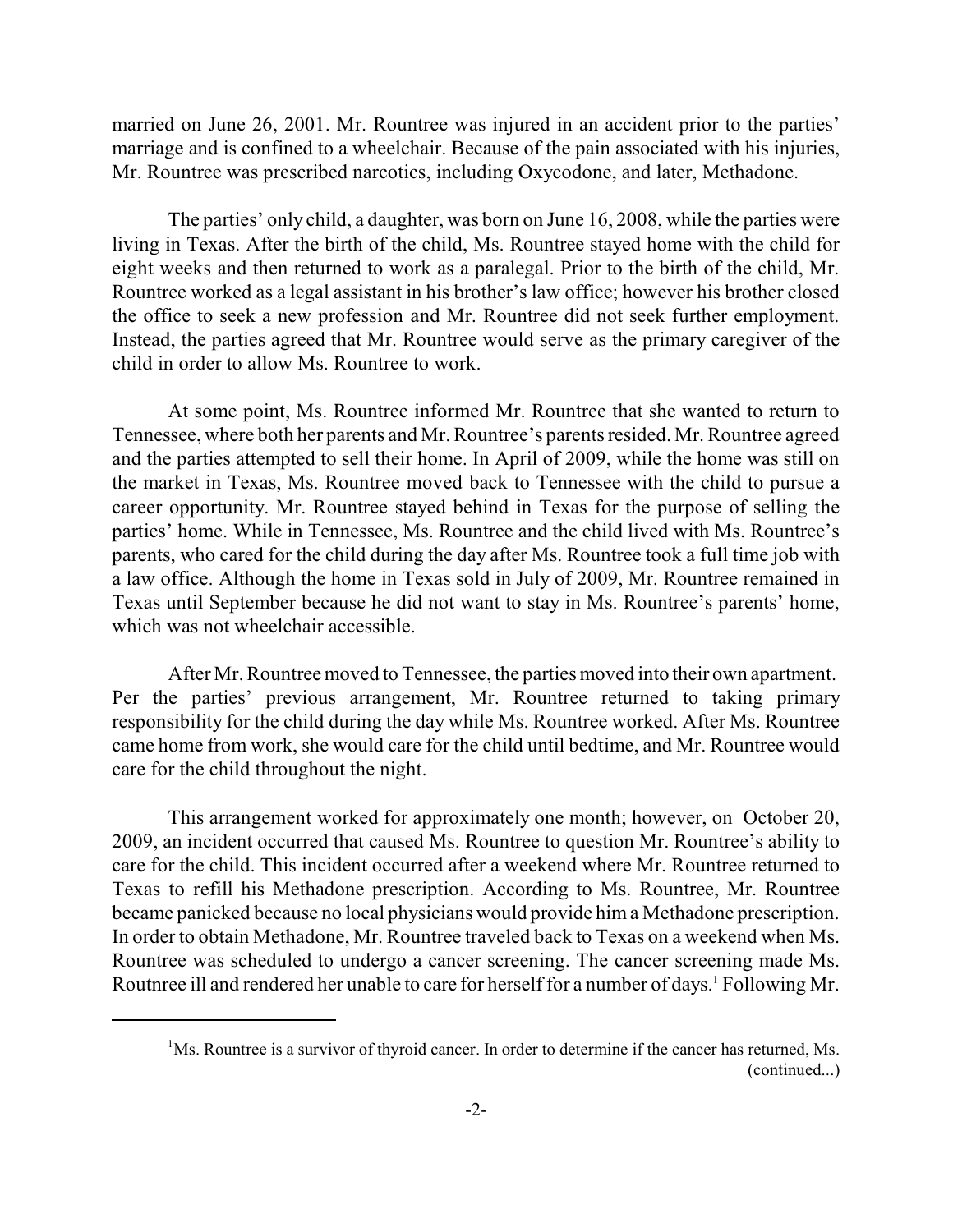Rountree's return to Tennessee and the conclusion of the cancer screening, Ms. Rountree returned to work. However, when Ms. Rountree came home from work for lunch, she observed that the child had not been fed or changed and that Mr. Rountree appeared to have over-medicated himself. Ms. Rountree refused to leave the child with him for the remainder of the day. When Ms. Rountree came home for lunch the next day, she noticed the same issues. The parties had an argument, wherein Mr. Rountree intimated that he might take the child and return to Texas. After this incident, Ms. Rountree moved out of the apartment she shared with Mr. Rountree and moved in with her parents.

Based on this incident, Ms. Rountree filed for an *ex parte* order of protection on October 22, 2009, asking that Mr. Rountree be restrained from "taking, interfering with or otherwise depriving Petitioner from exercising custody and control of the Parties' minor daughter." The order of protection was granted on the same day, with a hearing scheduled for October 26, 2009. According to the record, no hearing was ever held.

On January 28, 2010, Ms. Rountree filed a complaint for divorce, alleging that Mr. Rountree was guilty of drug or alcohol abuse and inappropriate marital conduct. The complaint asserts that Mr. Rountree "is an able bodied person capable of contributing to the financial support of the minor child of the Parties," and asks that Ms. Rountree be named primary residential parent ofthe child. Accordingly, Ms. Rountree sought both *pendente lite* and permanent child support.

On the same day as the filing of the complaint, the record contains an agreed order scheduling Ms. Rountree's motion for *pendente lite* support and Mr. Rountree's motion to set visitation for hearing. Neither of these motions is contained in the record. Interestingly, the agreed order also states that the cause was heard on January 27, 2010 although no order was subsequently entered on either motion.

The parties entered into another agreed order on April 5, 2010, wherein Mr. Rountree agreed to be restrained from"taking, interfering with or otherwise depriving Petitioner from exercising custody and control of the Parties' minor daughter." However, the agreed order further states that:

 $\cdot$ ...continued)

Rountree must submit to annual tests wherein she takes a radiation pill. In the days after taking the pill, Ms. Rountree must be quarantined from her child and must have someone prepare her meals for her as she is not allowed in food preparation areas. According to Ms. Rountree, the child was to be sent to her parents during the day while Mr. Rountree was to care for Ms. Rountree. At night, the roles would switch and Mr. Rountree would care for the child at night, while Ms. Rountree went to her parents'; however, because of Mr. Rountree's unexpected trip, Ms. Rountree was forced to care for herself, including preparing her own meals, and the child stayed with Ms. Rountree's parents.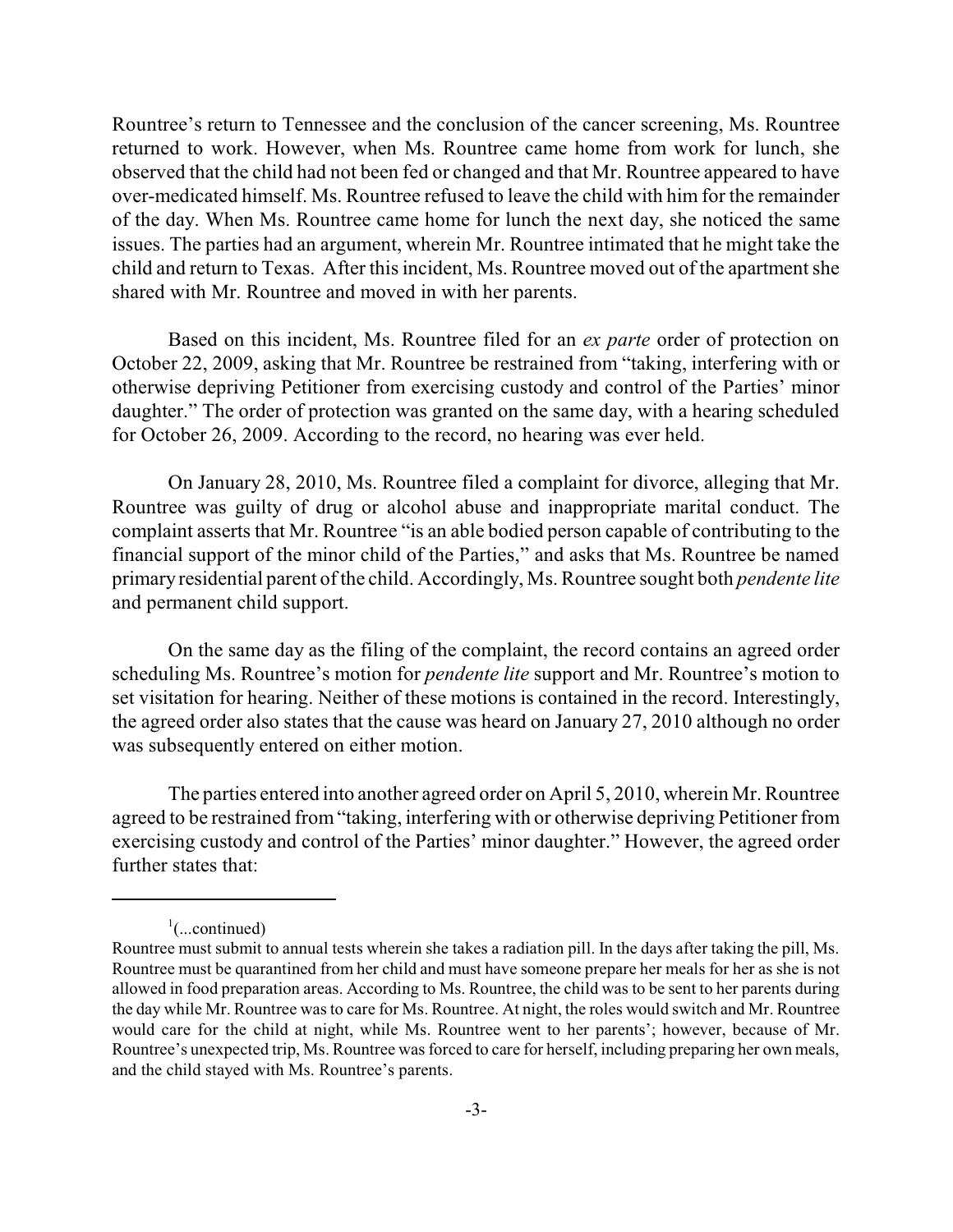The Parties are working out an agreement concerning the times, duration, and supervising agent for the Father to exercise in this manner. If the Parties cannot reach an agreement, the Father may move this Honorable Court to decide this issue. Father agrees to continue counseling and pain management with a local (Tennessee) pain management specialist.

According to later testimony, the parties eventually agreed to allow Mr. Rountree to spend parenting time with the child, provided that the visitation was supervised by Ms. Rountree's parents.

On April 9, 2010, Mr. Rountree filed an answer to the petition for the order of protection, and an answer and counter-complaint to the complaint for divorce, admitting irreconcilable differences and denying all other material allegations. In his countercomplaint, Mr. Rountree sought to be named primary residential parent and sought both spousal and child support. On the same day, Mr. Rountree also filed a motion to set a temporary parenting schedule.

The parties appear to have reached another informal agreement in July of 2010 regarding parenting time. This agreement is not memorialized by an order of the court. According to later testimonyof the parties, the agreement provided that Mr. Rountree would care for the child on weekdays while Ms. Rountree was at work. Ms. Rountree cared for the child at night and on the weekends. Although the parties were apparently able to come to this agreement without court intervention, later mediation, on October 26, 2010, proved unsuccessful.

A trial was held on November 24, 2010. During this trial, Ms. Rountree testified that she had become concerned by Mr. Rountree's drug use, which she said prompted her to leave Mr. Rountree and move in with her parents. Ms. Rountree admitted, however, that Mr. Rountree's drug usage was under control since the separation and that she no longer questioned Mr. Rountree's ability to care for the child. Ms. Rountree testified that she works approximately forty hours per week at a law firm . Even though she acknowledged that Mr. Rountree resumed caring for the child while she was at work prior to the trial, Ms. Rountree testified that she wants the child to attend preschool when she turns three years old. Ms. Rountree explained that the child needs the socialization and education that preschool can provide. Ms. Rountree also submitted a parenting plan that would allow Mr. Rountree to care for the child during the day until she turns three, at which time she would be enrolled in a preschool. The proposed parenting plan further provides that major decisions regarding education, medical issues, and religion would be made jointly by both parents.

In her testimony, Ms. Rountree also detailed the marital assets, including the cars and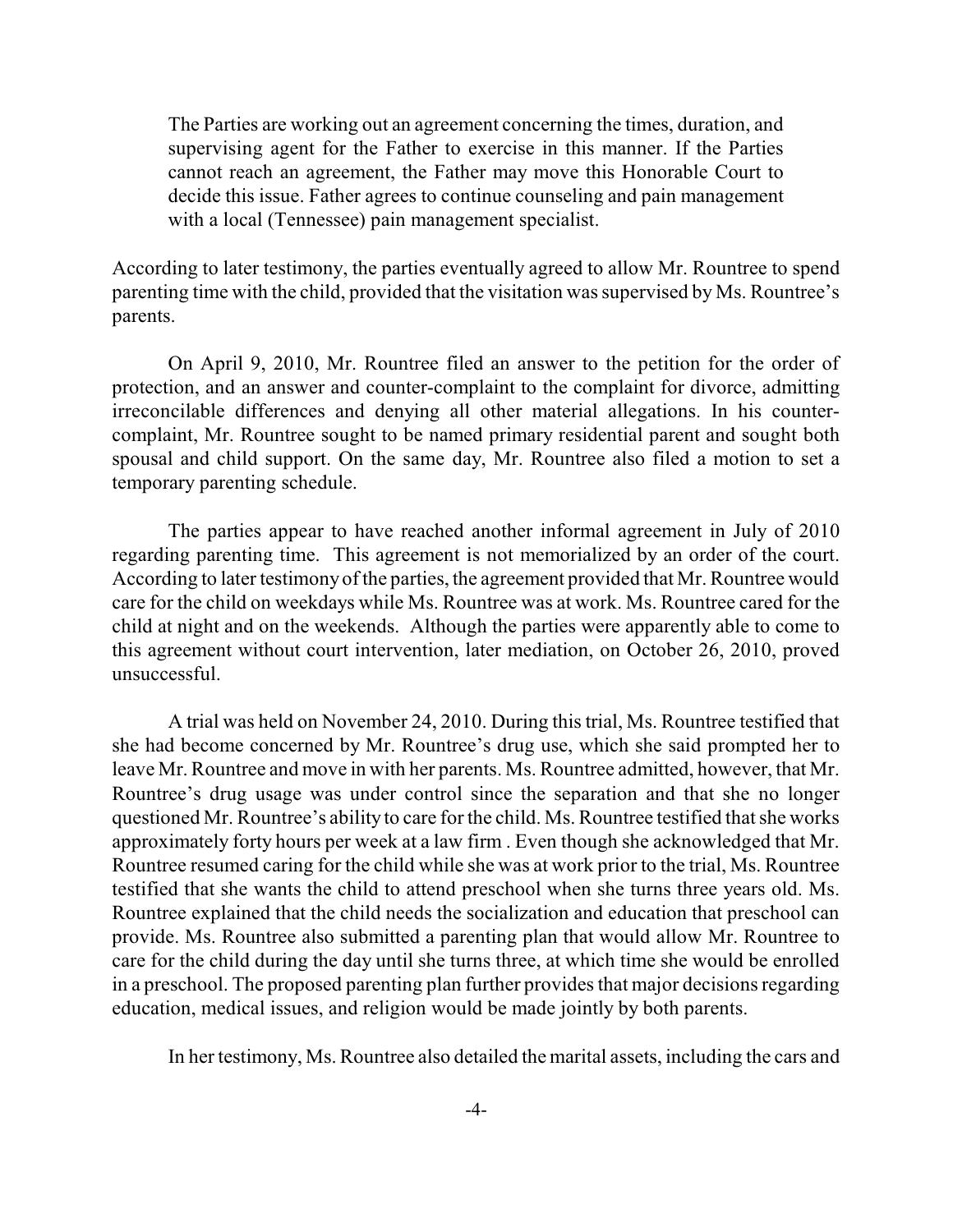retirement accounts, and the debts of the parties, including various medical expenses. Ms. Rountree testified that the child had been receiving social security benefits since the separation. In addition, the child had been awarded a considerable sum for benefits that she should have been receiving since her birth. Ms. Rountree testified that she used that sum to pay off certain debts of the parties, including a \$500.00 AT&T bill. In addition, Ms. Rountree testified that, after the sale of the parties' Texas home, the parties received approximately \$10,000 in profit. Ms. Rountree testified that she was never aware of what happened to that money, but that it had been put into Mr. Rountree's savings account, over which he maintained exclusive control.

Mr. Rountree, on the other hand, testified that he considers himself the primary caregiver of the child because, even when the child was primarily with Ms. Rountree, Ms. Rountree's parents cared for the child during the day. Mr. Rountree testified that he would like to continue keeping the child during the day because he was concerned that a preschool was really nothing more than a daycare and that "there's nothing she is going to learn in preschool that I haven't already taught her, or will teach her." Mr. Rountree also testified that he would like to spend more time with the child on the weekends, to take her to places like church, although regarding leaving her in the nursery at church, he stated "I don't like leaving her with other people." Mr. Rountree was also concerned about the quality of education where Ms. Rountree lives and testified that he hopes that he and Ms. Rountree would be able to come to an agreement to finance a private school education. Mr. Rountree testified that the child is extremely bright, knows the alphabet, can count unassisted to twenty, and can perform simple addition and subtraction.

Mr. Rountree explained that his liabilities each month exceed his assets. One reason his monthly bills are so high is due to his apartment. Mr. Rountree remained in the apartment the parties rented during the separation because the parties had signed a one-year lease. However, when the lease expired, that he was unable to find suitable wheelchair accessible housing and had to sign another year's lease for the three bedroom apartment. Mr. Rountree further testified that the \$10,000.00 profit made on the Texas home was used by the parties to pay marital expenses and moving costs.

At the conclusion of the proof, the trial court declared the parties divorced and ordered that they continue with the agreed parenting plan theywere currentlyusing. The trial court filed its Memorandum Opinion on December 7, 2010, naming Ms. Rountree primary residential parent and incorporating Ms. Rountree's parenting plan verbatim, with the exception that, instead of giving the parties joint decision making authority with regard to educational and extracurricular decisions, the court found that Ms. Rountree should have sole decision making authority on those issues. The parenting plan provided that Mr. Rountree would have visitation with the child Monday through Friday while Ms. Rountree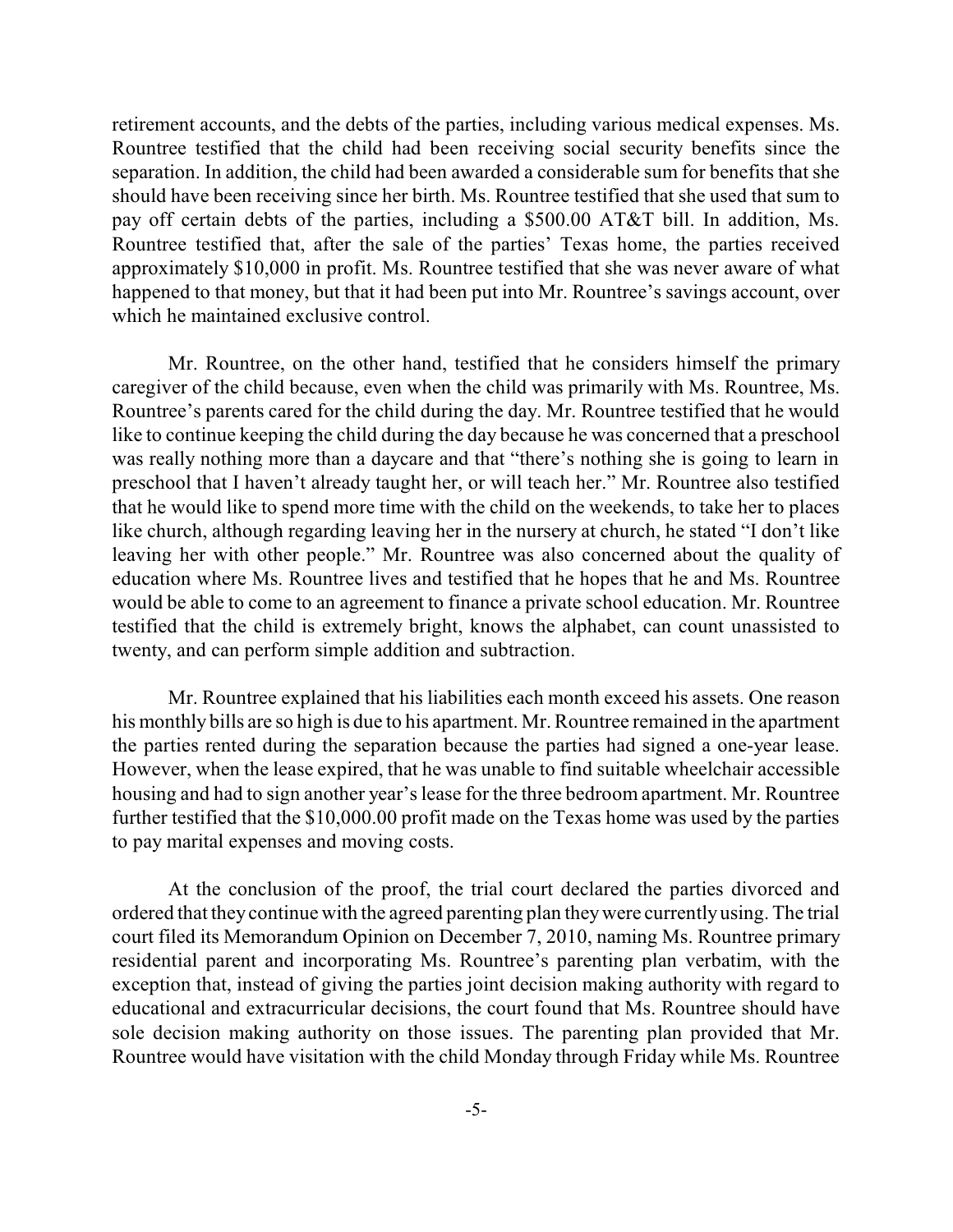was at work and overnight visitation on Wednesday nights. The parenting plan further provided that, once the child turned three and was enrolled in preschool, Mr. Rountree's visitation would be Friday evening through Sunday morning every other weekend and from Wednesday morning until Thursday when Ms. Rountree leaves work.<sup>2</sup> In making the decision to allow Ms. Rountree to place the child in preschool rather than allow Mr. Rountree to continue caring for the child, the court stated that:

The Court is concerned that Father is not objective in determining the best interest of [the child], that he has a great need for the company of his child through the day due to his inability to be gainfully employed and that Father dreads separation from her. He testified as follows: "I don't like leaving her with other people." "There's nothing she'll learn at school that I can't teach her." "She'll be safe with me."

The court also adopted Ms. Rountree's marital property division, which, among other things, allocated the allegedlymissing \$10,000.00 profit on the Texas home to Mr. Rountree and assigned Ms. Rountree's attorney fees in the amount of \$6,080.00 to her as a marital debt. The trial court further found that, in considering Mr. Rountree's prayer for rehabilitative alimony, he does have a need for alimony; however, because Ms. Rountree's expenses exceed her income by over \$400.00 per month, the court found that Ms. Rountree did not have the ability to pay. Accordingly, the trial court denied Mr. Rountree's request for alimony. On December 21, 2010 the trial court filed a Final Decree of Divorce expressly incorporating the Memorandum Opinion.

On January 19, 2011, Mr. Rountree, having retained a new attorney, filed a motion under Rule 59 of the Tennessee Rules of Civil Procedure, to alter or amend the judgment or, in the alternative, for a new trial. In the motion, Mr. Rountree asserted that there was no proof in the record to support the trial court's conclusion that preschool was in the best interest of the child, and that there was no evidence to suggest that Mr. Rountree's prior narcotic use or current physical condition in any way affected his present ability to care for the child. A hearing was held on March 25, 2011. During the hearing, the trial court emphasized that its decision to allow the child to attend daycare was not based on any finding that Mr. Rountree's past narcotic use negatively affected his ability to care for the child, but was due to Mr. Rountree's desire to keep the child to the exclusion of "everybody else in the world." The trial court stated:

Mymain concern with Mr. Rountree was his need for this child to be with him in the face of everybody else in the world and his feeling like she would be

 $2^2$  During the pendency of this appeal, the child turned three years old and was enrolled in a preschool.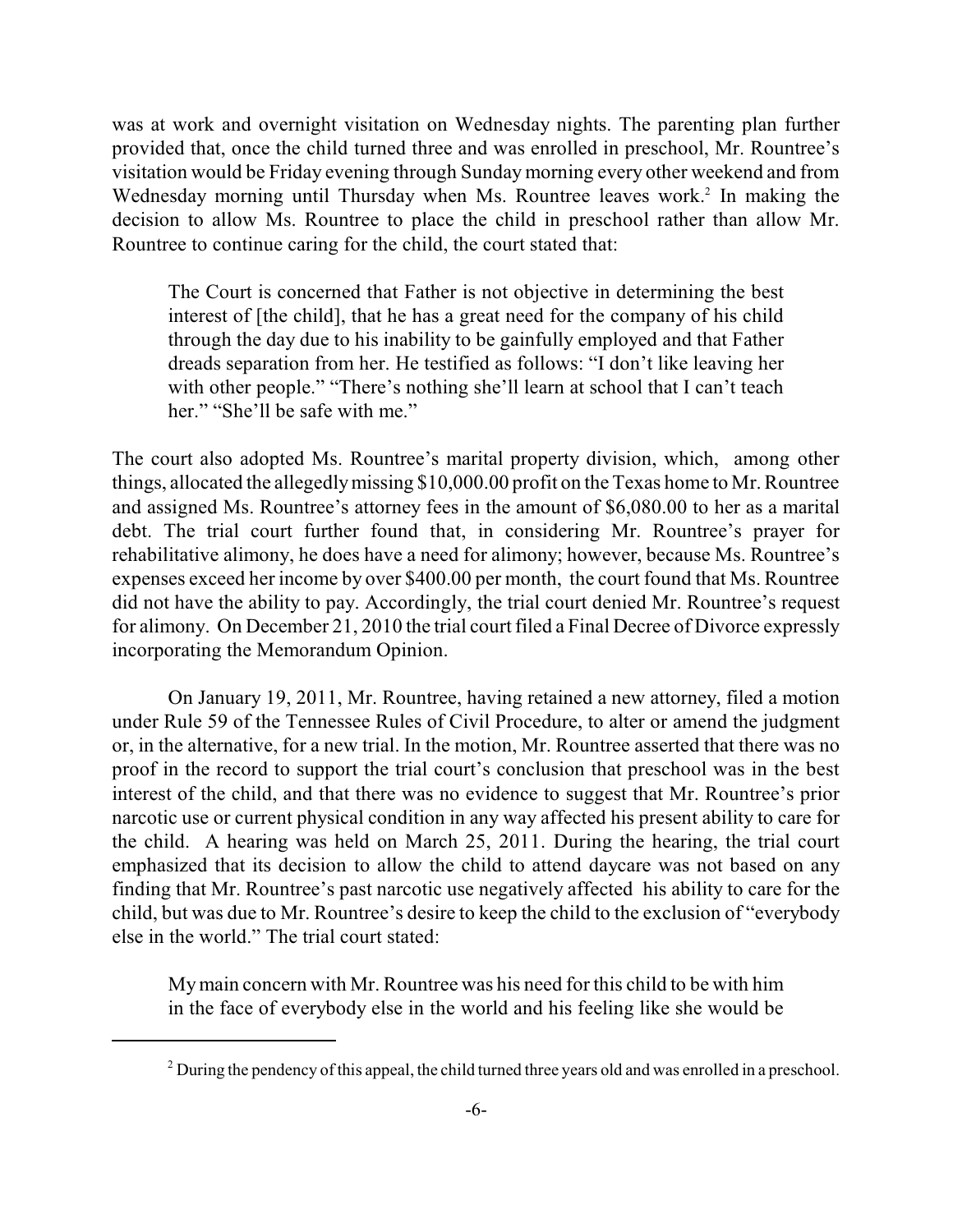better off with him than anybody else, including day school - preschool. That's what really turned the corner for me with the father. It wasn't his medication. . . . I did not deny him rights to the child based upon narcotics. . . . I was concerned about isolating this child from the world to the exclusion of everybody under him. And I thought that was not a good idea for this child.

On May 3, 2011, the court denied the Rule 59 motion, noting that Mr. Rountree's issues were best determined by an appeal to this Court. Indeed, Mr. Rountree filed his notice of appeal on May 19, 2011. On August 11, 2011, the parties participated in a conference call over an alleged ambiguity regarding the parenting plan. Ms. Rountree asserted that the plan's provision allowing Mr. Rountree visitation fromWednesdaymorning until Thursday afternoon conflicted with the court's order that Ms. Rountree would have sole decisionmaking authority over the child's educational decisions, including the decision to put her into preschool. The trial court, by order of August 12, 2011, agreed with Ms. Rountree and ordered that Mr. Rountree would have visitation every other Wednesday from when the child left school, until the child went to school on Thursdaymorning. The trial judge did not modify Mr. Rountree's weekend visitation. On August 29, 2011, Mr. Rountree filed a motion to supplement the record on appeal to include the August 12, 2011 order. Ms. Rountree filed a motion in opposition on September 2, 2011. This Court granted the motion to supplement the record by order of September 7, 2011, expressly reserving judgment regarding relevance pending oral argument and submission of the case for a decision.

#### **II. Issues Presented**

Mr. Rountree raises the following issues for review, which we rephrase:

- 1. Whether the trial court erred in fashioning the permanent parenting plan?
- 2. Whether the trial court erred in classifying and dividing the marital property?
- 3. Whether the trial court erred in entering the temporary order modifying the permanent parenting plan?

#### **III. Analysis**

#### **A. Parenting Plan**

Because this case was tried by the court sitting without a jury, we review the case *de*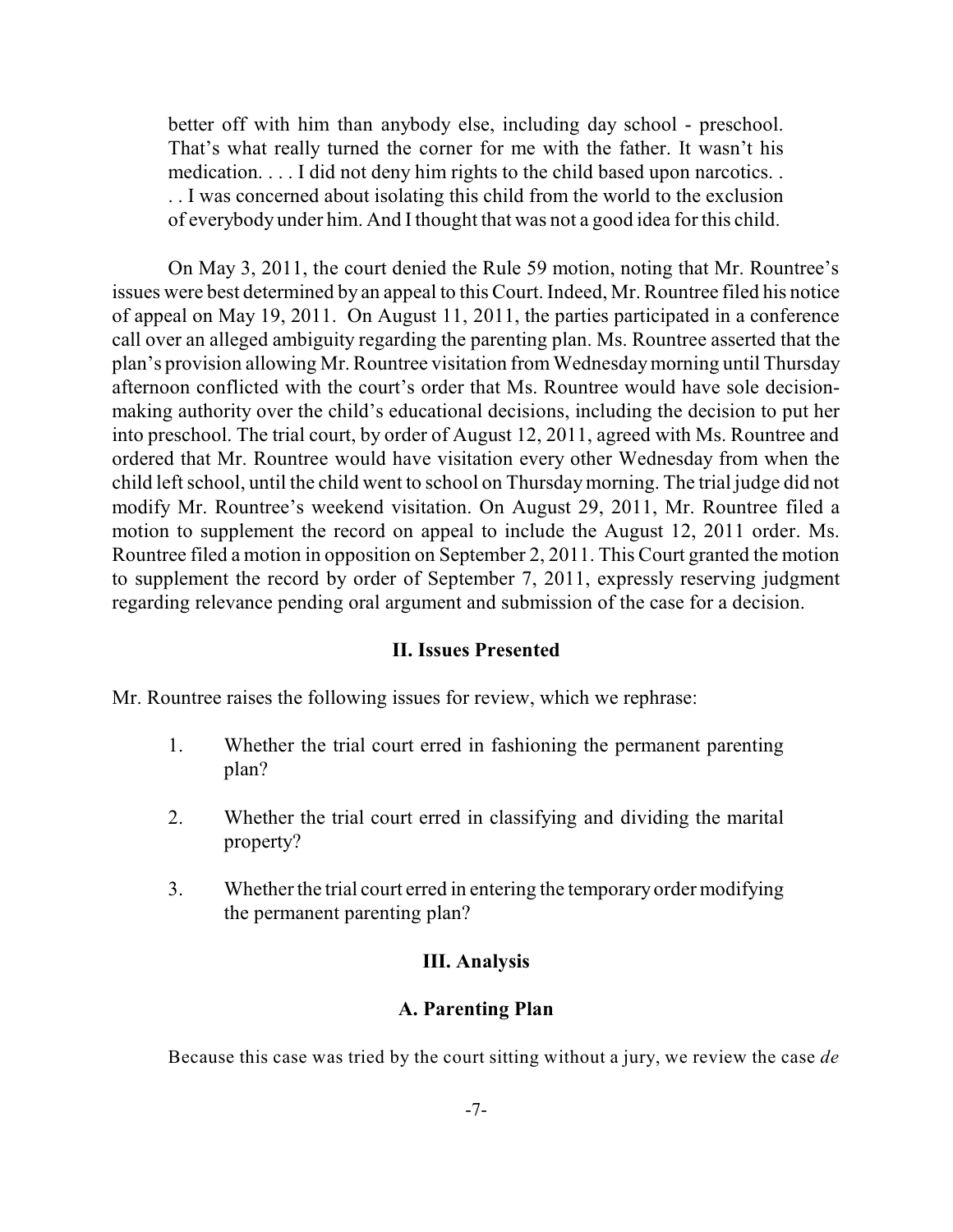*novo* upon the record with a presumption of correctness of the findings of fact by the trial court. Tenn. R. App. P. 13(d). In applying the *de novo* standard, we are mindful that "[t]rial courts are vested with wide discretion in matters of child custody' and that 'the appellate courts will not interfere except upon a showing of erroneous exercise of that discretion." *Hyde v. Amanda Bradley*, No. M2009-02117-COA-R3-JV, 2010 WL 4024905, at \*3 (Tenn. Ct. App. Oct. 12, 2010) (citing *Johnson v. Johnson*, 169 S.W.3d 640, 645 (Tenn. Ct. App. 2004)). Because "[c]ustody and visitation determinations often hinge on subtle factors, including the parents' demeanor and credibility during . . . proceedings," appellate courts "are reluctant to second-guess a trial court's decisions." *Hyde*, 2010 WL 4024905, at \*3 (citing *Johnson*, 169 S.W.3d at 645).

Mr. Rountree first takes issue with the trial court's adoption of Ms. Rountree's parenting plan, as well as the court's modification to provide that only Ms. Rountree may make educational and extracurricular decisions. Mr. Rountree argues that nothing in the record supports the trial court's determination that a parenting plan allowing Mr. Rountree to continue caring for the child during the day was not in the child's best interest. To support his argument, Mr. Rountree argues that the record does not support the trial court's finding that Mr. Rountree "has a great need for the company of his child through the day due to his inability to be gainfully employed and that Father dreads separation from her." From the record, we agree.

In fashioning parenting plans, Tennessee Code Annotated Section 36-6-401 advises courts that:

The general assembly recognizes the fundamental importance of the parent-child relationship to the welfare of the child, and the relationship between the child and each parent should be fostered unless inconsistent with the child's best interests. The best interests of the child are served by a parenting arrangement that best maintains a child's emotional growth, health and stability, and physical care.

\* \* \*

Most children do best when they receive the emotional and financial support of both parents. . . .

Recently our legislature amended the child custody statute to include a statement emphasizing this policy. *See* 2011 Pub. Acts, ch. 433, §1 (effective June 6, 2011). Tennessee Code Annotated Section 36-6-106(a) now provides, in pertinent part: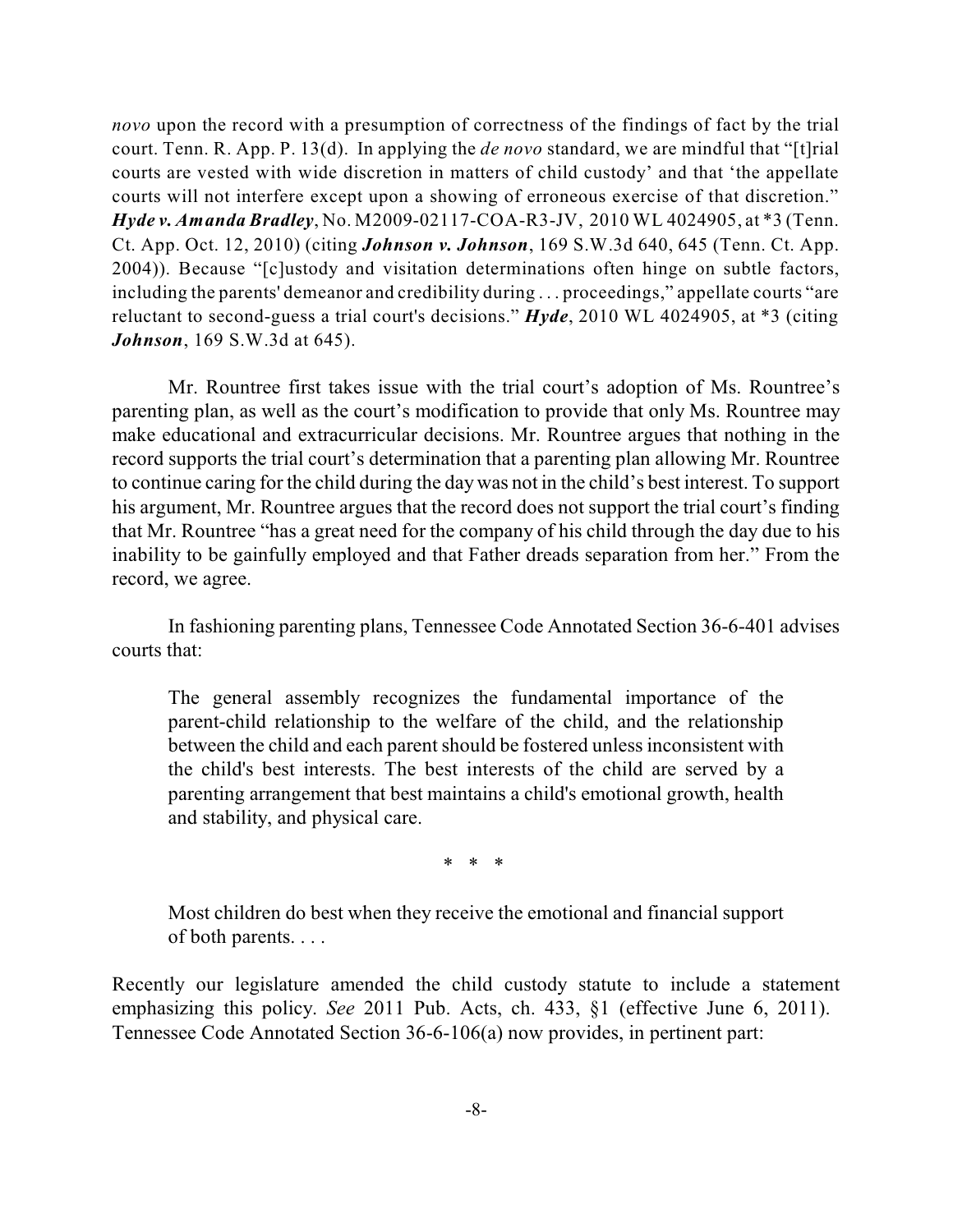In taking into account the child's best interest, the court shall order a custody arrangement that permits both parents to enjoy the maximum participation possible in the life of the child consistent with the factors set out in subdivisions (a)(1)-(10), the location of the residences of the parents, the child's need for stability and all other relevant factors.

Accordingly, Tennessee courts must now fashion custody arrangements so as to give each parent the maximum amount of time possible with the child, in accordance with the child's best interests.<sup>3</sup>

In determining the child's residential schedule, the court must consider the factors set forth in Tennessee Code Annotated Section  $36-6-404(b)$ .<sup>4</sup> Having reviewed the evidence, we conclude that the factors that are relevant to this case concern which parent was the primary caregiver of the child, the emotional and developmental needs of the child, the child's interactions with the child's surroundings and significant activities, and the importance of continuity in the child's life. Tenn. Code. Ann. §36-6404(b)(6), (8), (10), & (11).

Mr. Rountree first argues that the trial court erred in finding that both parents were the child's primary caregivers . Mr. Rountree points out that, even when Ms. Rountree had custody of the child after the separation, Ms. Rountree's parents primarily cared for the child while Ms. Rountree was at work. The testimony of the parties shows that both parents intended to share caregiver responsibilities and that each parent was the caregiver of the

<sup>&</sup>lt;sup>3</sup> The current version of Tennessee Code Section 36-6-106 went into effect on June 6, 2011. *See* 2011 Pub. Acts, ch. 433, §1, (effective June 6, 2011). The trial in this case occurred on November 24, 2010. While the new language does not specifically apply to this case, the amendment reflects a public policy in favor of allowing the child ample time with both parents, which is a paramount consideration in all Tennessee parenting plan decisions.

<sup>&</sup>lt;sup>4</sup> The only issue on appeal regarding the visitation and custody, according to Mr. Rountree is the question of "should the parenting plan be modified?" Mr. Rountree's brief focuses on the parenting plan ordered by the court, specifically the portion that requires the child be enrolled in daycare throughout the day. In fact, Mr. Rountree asks only that this Court enter a new parenting plan giving each party equal time with the child and providing that Mr. Rountree will be responsible for the child during the day until enrolled in kindergarten. Mr. Rountree's only mention of the court's decision to name Ms. Rountree primary residential parent are the statements: "It is prayed that this Court will recognize . . . that this [factor requiring the court to consider the parent's past performance of caregiving responsibilities] is perhaps the most critical test of which Parent should be primary;" and "if Father is named primary, he [should] receive[] the additional social security benefit for the child." We may consider an issue waived where it is argued in the brief but not designated as an issue. *Childress v. Union Realty Co.*, 97 S.W.3d 573, 578 (Tenn. Ct. App. 2002). Therefore we will only consider whether the court erred in fashioning the permanent parenting plan.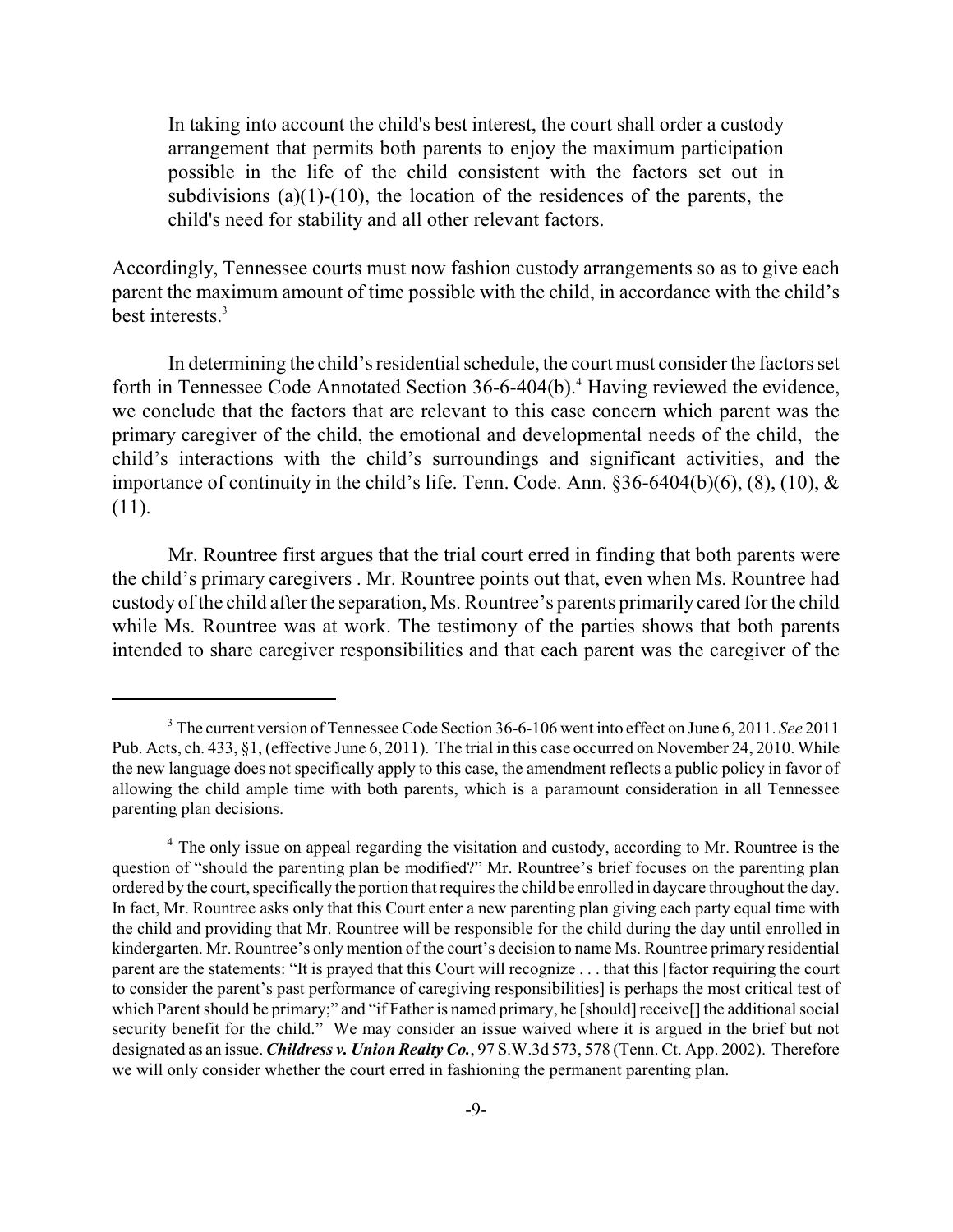child for approximately half her life (fourteen months for Mr. Rountree and sixteen months for Ms. Rountree). Accordingly, the evidence does not preponderate against the trial court's finding that both parents were the child's primary caregivers.

The largest point of contention between the parties is what course of action best provides for the emotional, developmental, and social needs of the child. Ms. Rountree testified that the child would benefit from the socialization of a preschool environment as she is an only child and has had little opportunity to socialize with children her own age. In contrast, Mr. Rountree hoped to care for and educate the child at home until she went to kindergarten. The trial court found that Mr. Rountree "dreads separation fromthe child" and characterized Mr. Rountree's desire to care for the child during the day as self-serving.

We note that the trial court made no adverse credibility findings against Mr. Rountree. The only evidence in the record regarding Mr. Rountree's desire to keep the child during the day are the following statements made by Mr. Rountree:

I don't like to leave her with other people, but I'm glad [that she goes to church].

\* \* \*

That was never the plan at all. Neither one of us wanted to give her to anybody else that we didn't have to until we had to. And there's nothing she is going to learn in preschool that I haven't already taught her, or will teach her. She gets to see kids at church, and the Halloween party we went to, and all the stuff they take her to. She socializes fine.

\* \* \*

And so yeah there's lots of things that you could do to shelter her from maybe being around some bad influences earlier.

\* \* \*

Well mainly, . . . I really haven't heard of or seen a preschool program that isn't anything much more than a daycare, and that's no good. I mean, that's just —why would she go there for daycare when I can take care of her, and make sure that she's doing the things that she needs to be doing, or learning, or reading, or playing, or whatever? And I know she's safe when she's with me.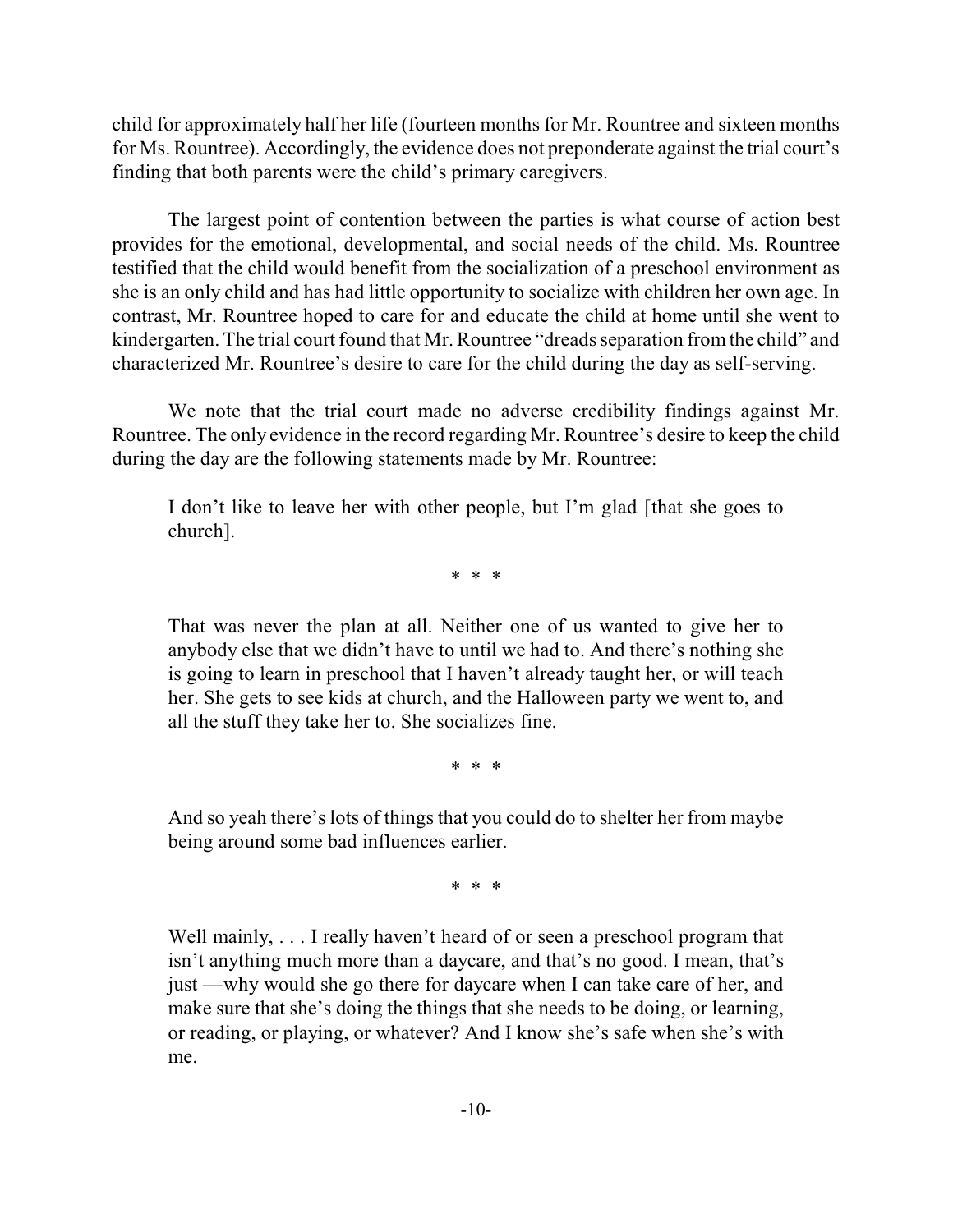From these statements, the trial court imputes to Mr. Rountree a self-serving motive for keeping the child out of preschool, specifically that he needs the companionship of the child due to what the court deems his "inability to be gainfully employed."

From our review of the record, there is no evidence to support the trial court's finding that Mr. Rountree's motive in keeping the child from preschool is due to his need for the companionship of the child. Considering his testimony as a whole, Mr. Rountree appears to be a loving, though perhaps overprotective, father. The evidence is undisputed that the child is exceptionally intelligent for her age and Mr. Rountree's testimony shows that he actively works to provide the child with stimulation. Mr. Rountree testified that the child knows her alphabet and numbers extremely well for a child of her age, which Ms. Rountree did not dispute. From our review of the record, Mr. Rountree's desire to care for the child himself stems from his belief that the child's best interests are served by continuing the education she receives with him rather than placing her in a preschool.

Ms. Rountree's only explanation for her desire that the child attend preschool states:

She's an only child., and so I think she needs to be around other kids her age on a regular basis for socialization. She needs to start learning just the skills to get into kindergarten like colors and some numbers, and the other things that they teach in the preschool.

Other than this testimony, Ms. Rountree submitted no evidence showing how preschool would be in the best interests of the child, nor did Ms. Rountree introduce any evidence of the proposed preschool. Accordingly, there is no evidence to rebut Mr. Rountree's assertion that he can educate the child as well as a preschool. Considering Ms. Rountree's assertion that the child lacks socialization, the evidence shows that, while the child is not provided with a multitude of playmates, she does interact with other children at parties, church, and the park.

From our review of the evidence, the record contains no evidence that Mr. Rountree "dreads separation from the child" or that Mr. Rountree's motive in keeping the child from preschool is in any way due to Mr. Rountree's "inability to be gainfully employed." Indeed, Mr. Rountree was employed prior to the birth of the parties' child and there is no evidence that he does not have the ability to be employed in the future.<sup>5</sup> Furthermore, prior to trial, Mr. Rountree had been caring for the child during the day for nearly five months without

 $<sup>5</sup>$  Mr. Rountree testified that he could be employed, earning up to a certain limit, without losing his</sup> disability benefits. Because child support in this case is paid through the disability benefits, there was no issue of Mr. Rountree being unemployed or underemployed.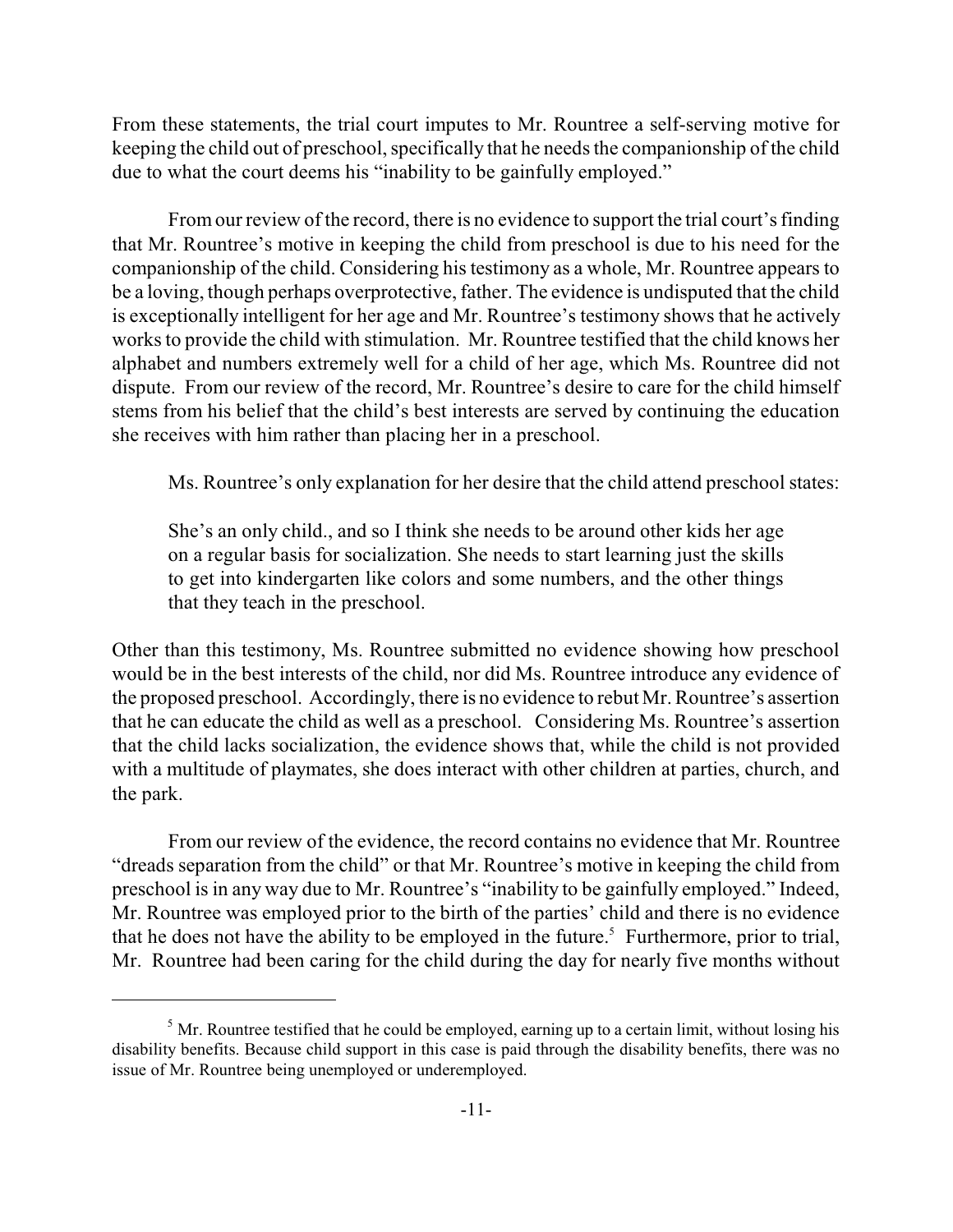incident. Because continuity is important, especially in the life of a young child, this consideration weighs in favor of Mr. Rountree's desire to continue caring for the child during the day. Accordingly, the evidence in the record simply does not support the trial court's conclusion that Mr. Rountree's motive in keeping the child out of preschool was to assuage his own separation anxiety due to his inability to be gainfully employed.

The issue of whether a child should be enrolled in preschool "is largely a matter of fact finding, and requires a determination of what is in the best interest of this child." *Curry v. Curry*, No. M2007-02446-COA-R3-CV, 2008 WL 4426895, at \*15 (Tenn. Ct. App. Sept. 18, 2008). We recognize that "[i]t is not the function of appellate courts to tweak a visitation order in the hopes of achieving a more reasonable result than the trial court." *Eldridge v. Eldridge*, 42 S.W.3d 82, 88 (Tenn. 2001). The Tennessee Supreme Court has stated that in reviewing parenting plans, the appellate court should not reverse unless "the trial court's ruling falls outside the spectrum of rulings that might reasonably result from an application of the correct legal standards to the evidence found in the record." *Id.* In this case, however, the trial court based its ruling on facts unsupported by the record. As discussed above, there was no basis for the trial court to restrict Mr. Rountree's parenting time so as to accommodate preschool, especially given the express legislative preference that parents receive the maximum time possible with their children. *See* Tenn. Code Ann. §36-6-106(a); *see also Hogue v. Hogue*, 147 S.W.3d 245 (Tenn. App. Ct. 2004) (noting that the "right of the non-custodial parent to reasonable visitation is clearly favored").

From our review of the trial court's order, the decision to adopt Ms. Rountree's proposed permanent parenting plan was based almost exclusively on the trial court's unsupported conclusion that Mr. Rountree has a self-serving motive for his desire to keep the child out of preschool. This Court has previously discussed the duty of the court in fashioning a parenting plan, stating:

Courts must strive to devise parenting plans that promote the development of the children's relationship with both parents and interfere as little as possible with post-divorce family decision-making. *Aaby v. Strange*, 924 S.W.2d 623, 629 (Tenn. 1996); *Taylor v. Taylor*, 849 S.W.2d 319, 331–32 (Tenn. 1993). The needs of the children are paramount; the desires of the parents are secondary.*Lentz v. Lentz*, 717 S.W.2d 876, 877 (Tenn. 1986). Parenting plans should never be used to punish or reward the parents for their human frailties or past mis-steps, *Earls v. Earls*, 42 S.W.3d 877, 885 (Tenn. Ct. App. 2000); *Turner v. Turner*, 919 S.W.2d 340, 346 (Tenn. Ct. App. 1995); *Long v. Long*, 488 S.W.2d 729, 733 (Tenn. Ct. App.1972), but rather they should be used to advance the children's best interests by placing them in an environment that best serves their physical and emotional needs. *Luke v.*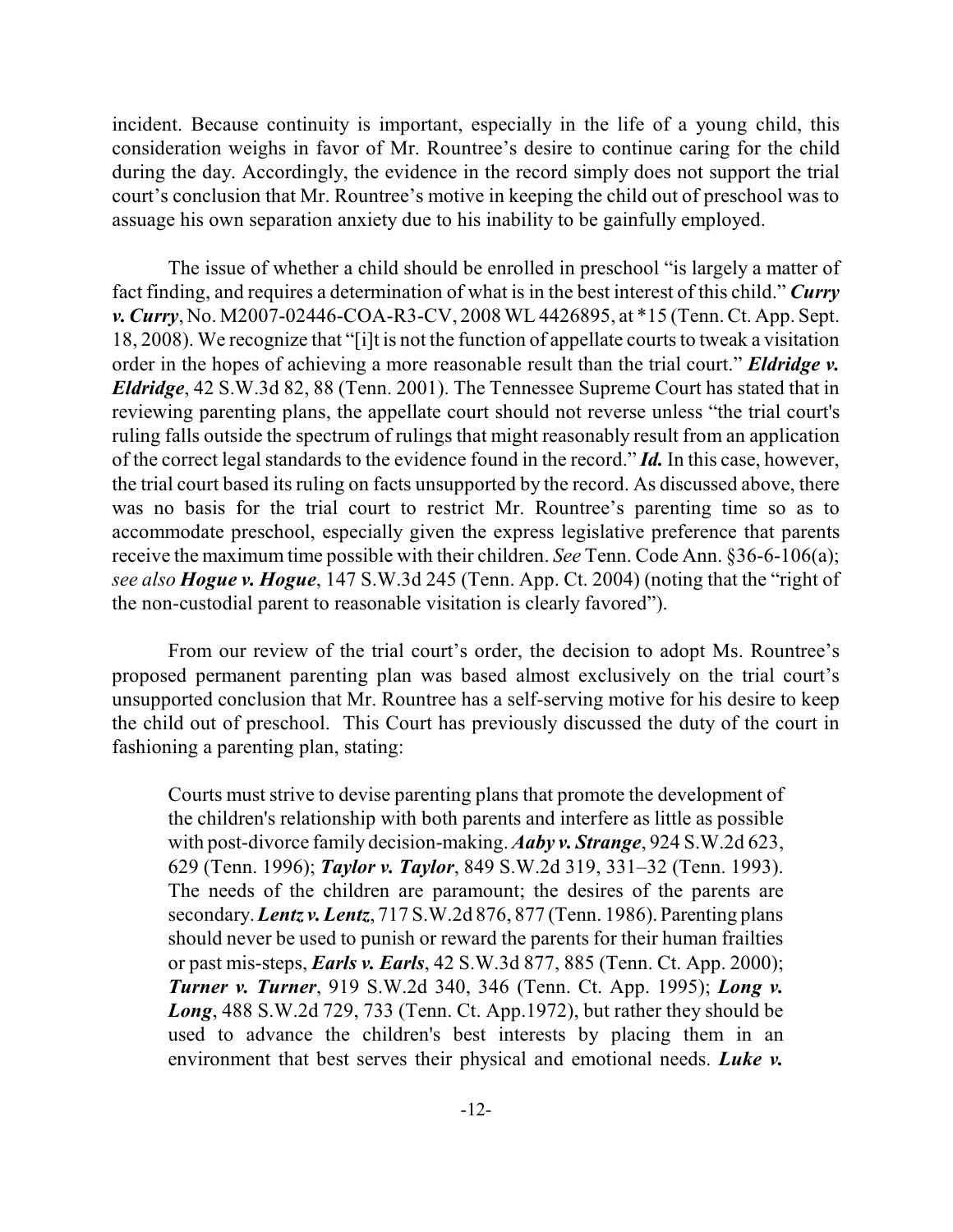*Luke*, 651 S.W.2d 219, 221 (Tenn. 1983).

*Shofner v. Shofner*, 181 S.W.3d 703 (Tenn. Ct. App. 2004) (internal citations omitted). Despite the requirement that trial court focus on the best interests of the child rather than the frailties of the parent, the trial court's decision to adopt Ms. Rountree's parenting plan focuses almost entirely on Mr. Rountree's alleged need for the companionship of the child, rather than the issue of whether the child's best interests are furthered by enrolling her in preschool.<sup>6</sup> In fact, the court never explains how the decision to enroll the child in preschool is in the best interests of the child. Therefore, we conclude that the trial court erred in adopting Ms. Rountree's proposed permanent parenting plan. Although we recognize that this Court has the power to fashion a new permanent parenting plan based on the record in this case, we conclude that a remand for the trial court to determine a new parenting plan is in the best interests of the child. We note that these parties have been able to come to an informal agreement regarding parenting time prior to the trial in this case. It is our hope that the parties will again work together and with the court to ensure that the child enjoys maximum parenting time with both parents, as well as socialization with other children. Accordingly, we vacate the trial court's entry of the permanent parenting plan and remand with instructions to fashion a new plan that is based on the evidence of what is in the child's best interests. Because Mr. Rountree also takes issue with the trial court's decision to vest educational and extracurricular decision-making authoritysolelywith Ms. Rountree, the trial court, on remand, should reconsider this issue in fashioning a new permanent parenting plan. Based on this decision, any issue regarding the temporary order modifying the trial court's prior parenting plan is pretermitted.

### **B. Division of Property**

Mr. Rountree next argues that the trial court erred in its classification and division of marital property.<sup>7</sup> The division of marital property, including its classification and valuation

 $6$  The trial court, in its comparative fitness analysis, determined that both parties had strong emotional connections to the child, that both had been the primary caregiver of the child, and that both had stable lives. These issues, along with the issue of Mr. Rountree's motive in keeping the child frompreschool, were the only issues specifically discussed in the trial court's Memorandum Opinion. Therefore we must conclude that the issue of Mr. Rountree's alleged need for the companionship of the child was the determinative issue in adopting Ms. Rountree's proposed permanent parenting plan.

We note that Mr. Rountree's initial brief does not contain a chart detailing the division of marital <sup>7</sup> property. As Ms. Rountree's brief points out, Tennessee Rules of the Appellate Court Rule 7 requires that in all cases where a party takes issue with the classification and division of marital property, the party must include in its brief a chart displaying the property values proposed by both parties, the value assigned by the trial court, and the party to whom the trial court awarded the property. Tenn. Ct. App. R. 7. It is well settled (continued...)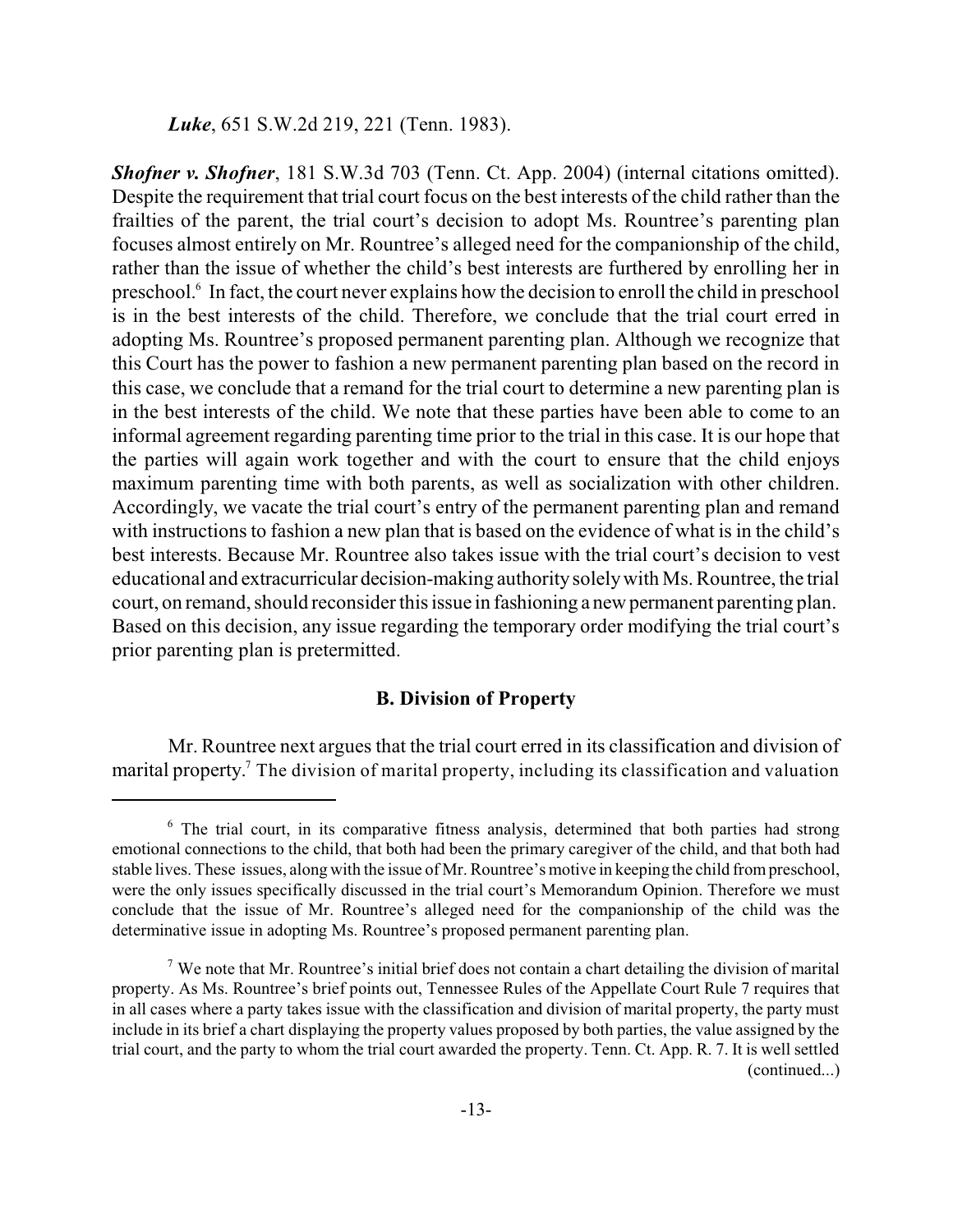are findings of fact. *Woodward v. Woodward,* 240 S.W.3d 825, 828 (Tenn. Ct. App. 2007). Trial courts have "wide latitude in fashioning an equitable division of marital property." *Altman v. Altman*, 181 S.W.3d 676, 683 (Tenn. Ct. App. 2005). Accordingly, the trial court's decisions regarding classification, valuation and division of property are reviewed *de novo* with a presumption of correctness unlessthe evidence preponderates otherwise. *Farrar v. Farrar*, 553 S.W.2d 741, 743 (Tenn. 1977).

Mr. Rountree argues that, because he is disabled, is unable to obtain substantial gainful employment and has a low relative earning capacity, he should have been given a more favorable marital property division. Trial court's are directed to consider a multitude of factors in the division of marital property, including the earning capacity of the parties, the relative age, education, and physical health of the parties, and the social security benefits available to either spouse. ${}^{8}$  Tenn. Code Ann.  $\S 36-4-121$ . Mr. Rountree specifically asks that Ms. Rountree be ordered to pay all credit cards, including two Capital One accounts, a Bank of America Account, and a Care Credit Account. While we have determined that the trial court mis-classified and miscalculated some assets and debts, we conclude that the overall property division is not inequitable.

We first conclude that the trial court erred in assigning to Ms. Rountree her \$6,080.00 in attorney fees as marital debt. Attorney fees incurred by each party are not marital debt. *Hoover v. Hoover*, No. 01A01-9706 -CV-00245, 1998 WL 97279, \*3 (Tenn. Ct. App. March 6, 1998). If the trial court believes that an award of fees is justified after considering the relevant factors provided by Tennessee Code Annotated Section  $36-5-101(d)(1)$  and the parties' ability to pay, then a separate award may be made. *Id.* We note, however, that, while both Ms. Rountree and Mr. Rountree requested attorney fees in their pleadings, no affidavits were filed to support their claims. Issues may be waived on appeal by the failure to present them at trial. *See Waters v. Farr*, 291 S.W.3d 873, 918 (Tenn. 2009). From our review of

 $\frac{7}{2}$ (...continued)

that "where an appellant fails to comply with this rule, that appellant waives all such issues relating to the rule's requirements." *Harden v. Harden*, No. M2009-01302-COA-R3-CV, 2010 WL 2612688, at \*8 (Tenn. Ct. App. June 30, 2010). In response to Ms. Rountree's brief, Mr. Rountree included a chart, with appropriate citation to the record, in hisreply brief. Although we point out that Mr. Rountree does notstrictly comply with Rule 7 by including the chart in only his reply brief, this Court has previously held that it may proceed with review of a marital property division for good cause under Tennessee Court of Appeals Rule 1(b). *Harden*, 2010 WL 2612688, at \*8. Given Mr. Rountree's compliance with Rule 7 in his reply brief, we will proceed to the merits of his argument.

 $8$  Mr. Rountree's only income is from social security benefits. In addition, as the primary residential parent, Ms. Rountree directly receives a portion of Mr. Rountree's social security benefits that are allocated to the child, which constitutes Mr. Rountree's entire child support obligation.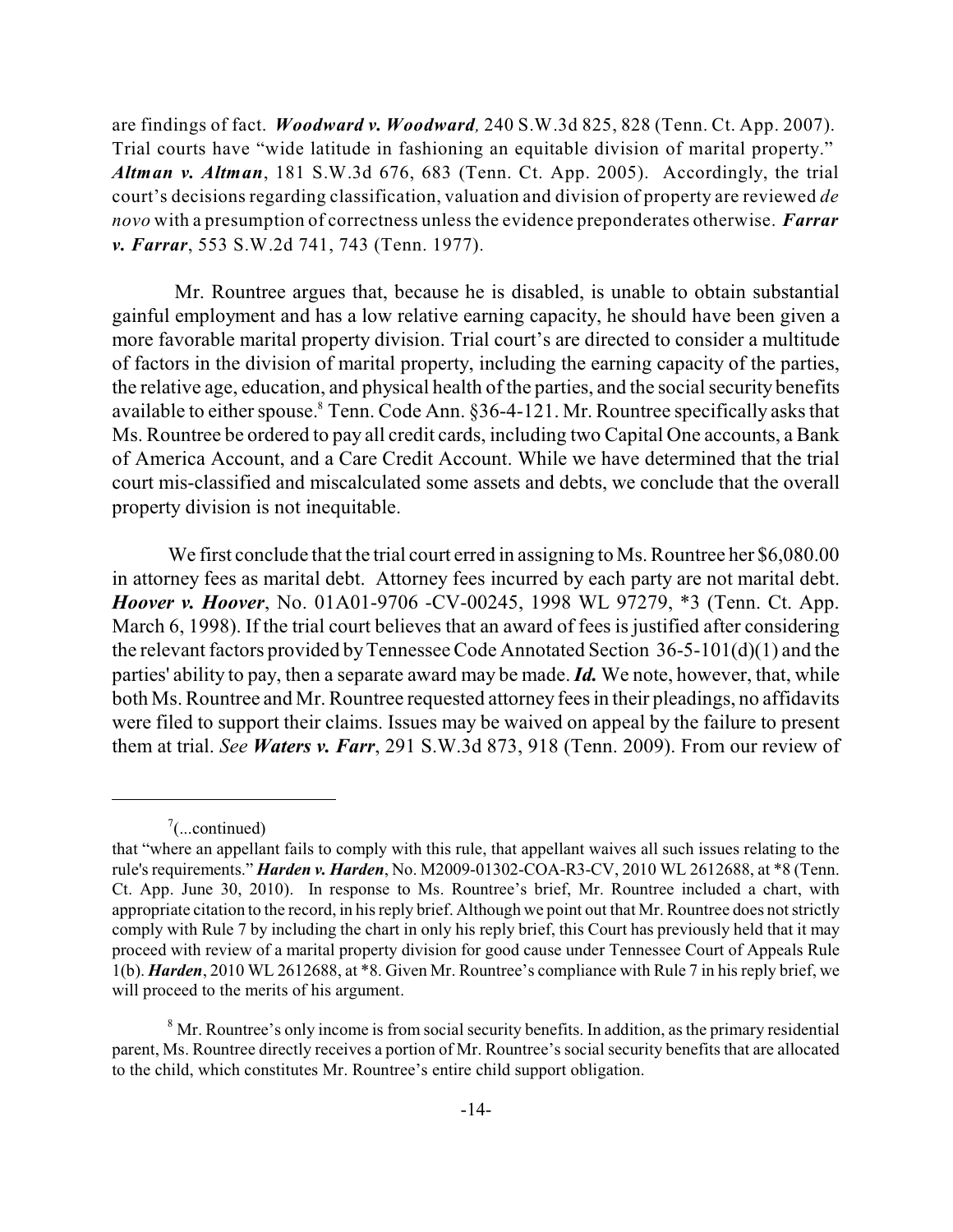the record, we find no stipulation between the parties providing that the issue of attorney fees is to be decided after the resolution of the other actions in this case. *See Seals v. Life Investors Ins. Co. of America*, No. M2002-01753-COA-R3-CV, 2003 WL 23093844, at \*4 (Tenn. Ct. App. Dec. 30, 2003) (noting that the issue of attorney fees was not waived by the party's failure to submit an affidavit of fees during trial only because the parties "stipulated the proof of attorney's fees could be submitted by affidavit after resolution of the [substantive] issue"). Therefore, we conclude that both parties' requests for attorney fees are waived. *See also Lyons v. State*, 2011 WL 3630330 (Tenn. Crim. App. Aug. 18, 2011) (quoting *Brimmer v. State*, 29 S.W.3d 497, 530 (Tenn. Crim. App. 1998) (noting that an issue is waived "because of a failure to present proof")).

In addition, Ms. Rountree's chart, which was adopted *in toto* by the trial court, contains a marital debt of \$500.00 for an AT&T bill. $9$  However, when asked if she had "already paid that off" prior to trial, Ms. Rountree replied that she had. Accordingly, the evidence preponderates against the trial court's finding that the  $AT&T$  bill was appropriately assigned as a marital debt. Correcting these errors, the marital debt properly assigned to Ms. Rountree was only \$10,667.41, in contrast to the \$20,143.67 assigned to Mr. Rountree.

In the marital property chart attached to Mr. Rountree's reply brief, Mr. Rountree also includes a number of debts that were not considered by the trial court in making the property division. From our review of the record, Ms. Rountree objected to the introduction of the documents because they had not been produced in discovery. Due to Mr. Rountree's failure to provide the documents in discovery, the trial court ruled that she would not consider the debts. The Tennessee Supreme Court in *Otis v. Cambridge Mutual Fire Insurance Co.*, 850 S.W.2d 439 (Tenn. 1992), outlined the appellate review of evidentiary rulings:

In Tennessee admissibility of evidence is within the sound discretion of the trial judge. When arriving at a determination to admit or exclude even that evidence which is considered relevant trial courts are generally accorded a wide degree of latitude and will only be overturned on appeal where there is a showing of abuse of discretion.

Id. at 442. Nothing in the record leads us to conclude that the trial court abused its discretion in refusing to consider these debts. In addition, Mr. Rountree does not argue that the trial

 $\mu^9$  Mr. Rountree's brief does not specifically find error with the inclusion of the AT&T bill, but does argue that the trial court's marital property division, based on Ms. Rountree's chart, is inequitable. While generally issues not presented are waived, we conclude that the interests of justice allow us to consider the AT&T bill, given Mr. Rountree's general argument regarding the marital property division. *See* Tenn. R. App. P. 2.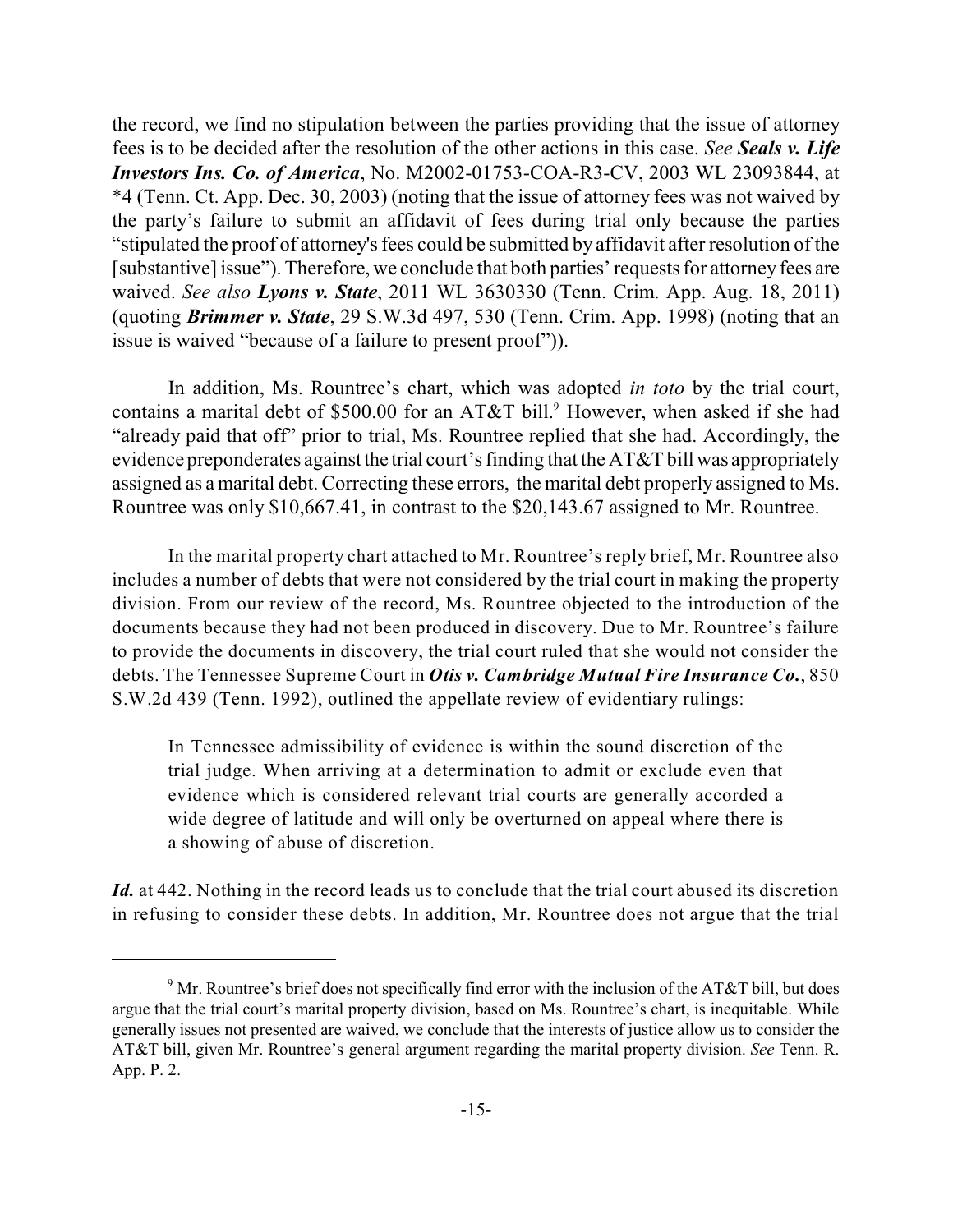court erred in not considering the debts in the argument section of his appellate brief, nor does he cite any authority to show the that the trial court abused its discretion. The failure "to cite to any authority or to construct an argument regarding [a] position on appeal" constitutes a waiver of the issue on appeal. *Newcomb v. Kohler Co.*, 222 S.W.3d 368, 401 (Tenn. Ct. App.2006); *see also Bean v. Bean*, 40 S.W.3d 52, 55–56 (Tenn. Ct. App. 2000) ("Courts have routinely held that the failure to make appropriate references to the record and to cite relevant authority in the argument section of the brief as required by Rule  $27(a)(7)$ constitutes a waiver of the issue."). Accordingly, this issue is waived.

In order to determine if this division is equitable, we must also consider the marital assets assigned to each party. Mr. Rountree argues that the trial court erred in not including in the property awarded to Ms. Rountree a \$2,000.00 savings account. From the record, it appears that Ms. Rountree did testify that she has \$2,000.00 in a savings account; therefore, the evidence preponderates against the trial court's decision to disregard this account in the division of marital property. Accordingly, Ms. Rountree's asset award is increased to \$11,285.77.

Mr. Rountree also takes issue with the trial court's award of \$10,547.29 to him as profit from the marital home. According to Ms. Rountree this money was deposited in Mr. Rountree's savings account and she did not know what became of the money. However, Mr. Rountree testified that he used the money for living and moving expenses and that he no longer had the money. Again we note that the trial court made no adverse credibility findings against Mr. Rountree. Based on the testimony that Ms. Rountree was unaware of what happened to the money and Mr. Rountree's explanation of how the moneywas used, we find that the evidence preponderates against the trial court's finding that Mr. Rountree retained the property. Therefore, this amount should not have been awarded in the marital property division. Accordingly, the corrected amount of assets awarded to Mr. Rountree total \$22,760.00.

Considering the amount of assets and liabilities properly awarded to each party in the divorce, Mr. Rountree receives a net gain of \$2,616.33. Based on a miscalculation in Mr. Rountree's brief he asserts that Ms. Rountree's net gain would total \$9,306.77, $^{10}$  which he

 $10$  In making this miscalculation in his brief, Mr. Rountree relies on the division of property chart submitted by Ms. Rountree and adopted by the court, which itself contains a miscalculation. The chart states that even taking into account the debt for the attorney fees and the AT&T bill, Ms. Rountree would have a net gain of \$1,280.00. This is due to a miscalculation of the value of the property awarded to Wife in the divorce. While the chart states that the property is valued at \$18,528.18, the real value, which is not disputed by the parties, equals \$9,285.77. Given Ms. Rountree's prior calculation, her net would actually have been a loss of 7,961.64. In his marital division chart submitted to this Court, Mr. Rountree points out and corrects (continued...)